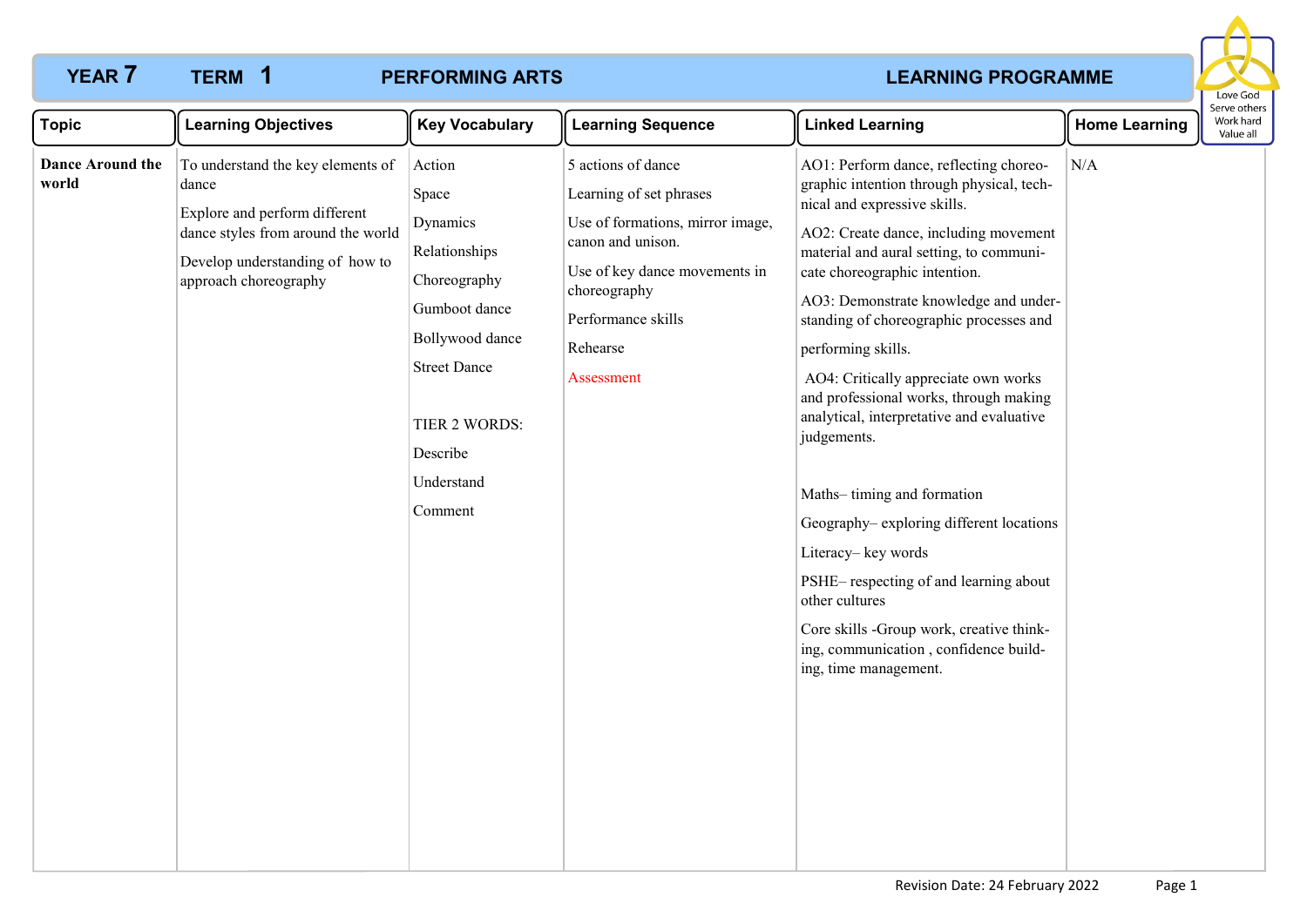**2**

## **PERFORMING ARTS**

# **YEAR 7 TERM 2 PERFORMING ARTS PERENT PROGRAMME**



| <b>Topic</b>                                                    | <b>Learning Objectives</b>                                                                                                                                                | <b>Key Vocabulary</b>                                                                                                                                                                   | <b>Learning Sequence</b>                                                                                                                                                                                                                                                                                                  | <b>Linked Learning</b>                                                                                                                                                                                                                                                                                                                                                                                                                                                                                          | <b>Home Learning</b> | ו יכטווכו.<br>Work hard<br>Value all |
|-----------------------------------------------------------------|---------------------------------------------------------------------------------------------------------------------------------------------------------------------------|-----------------------------------------------------------------------------------------------------------------------------------------------------------------------------------------|---------------------------------------------------------------------------------------------------------------------------------------------------------------------------------------------------------------------------------------------------------------------------------------------------------------------------|-----------------------------------------------------------------------------------------------------------------------------------------------------------------------------------------------------------------------------------------------------------------------------------------------------------------------------------------------------------------------------------------------------------------------------------------------------------------------------------------------------------------|----------------------|--------------------------------------|
| <b>Drama</b><br><b>Character Skills-</b><br><b>Hairdressers</b> | To understand character skills in<br>Drama.<br>To understand the dramatic tech-<br>niques of mime, freeze frame and<br>thought track, role on the wall and<br>hot seating | Voice<br><b>Facial Expressions</b><br><b>Body Language</b><br>Mime<br>Freeze frame<br>Thought track<br>Hot Seating<br>Role on the Wall<br>Tier 2 Words:<br>Explain<br>Create<br>Suggest | Mime-character skills of facial<br>expressions and body language<br>Hairdresser scene-mime<br>Character skills-use of voice, add<br>in dialogue to hairdresser scene.<br>Techniques—freeze frame and<br>thought track. Add to scene.<br>Character development-Role on<br>the Wall, Hot seating.<br>Rehearse<br>Assessment | AO1 Create and develop ideas to com-<br>municate meaning for theatrical perfor-<br>mance.<br>AO2 Apply theatrical skills to realise<br>artistic intentions in live performance.<br>AO3 Demonstrate knowledge and under-<br>standing of how drama dance and theatre<br>is developed and performed.<br>AO4 Analyse and evaluate their own<br>work and the work of others.<br>Literacy-key vocabulary<br>Core skills-Group work, creative think-<br>ing, communication, confidence build-<br>ing, time management. | N/A                  |                                      |